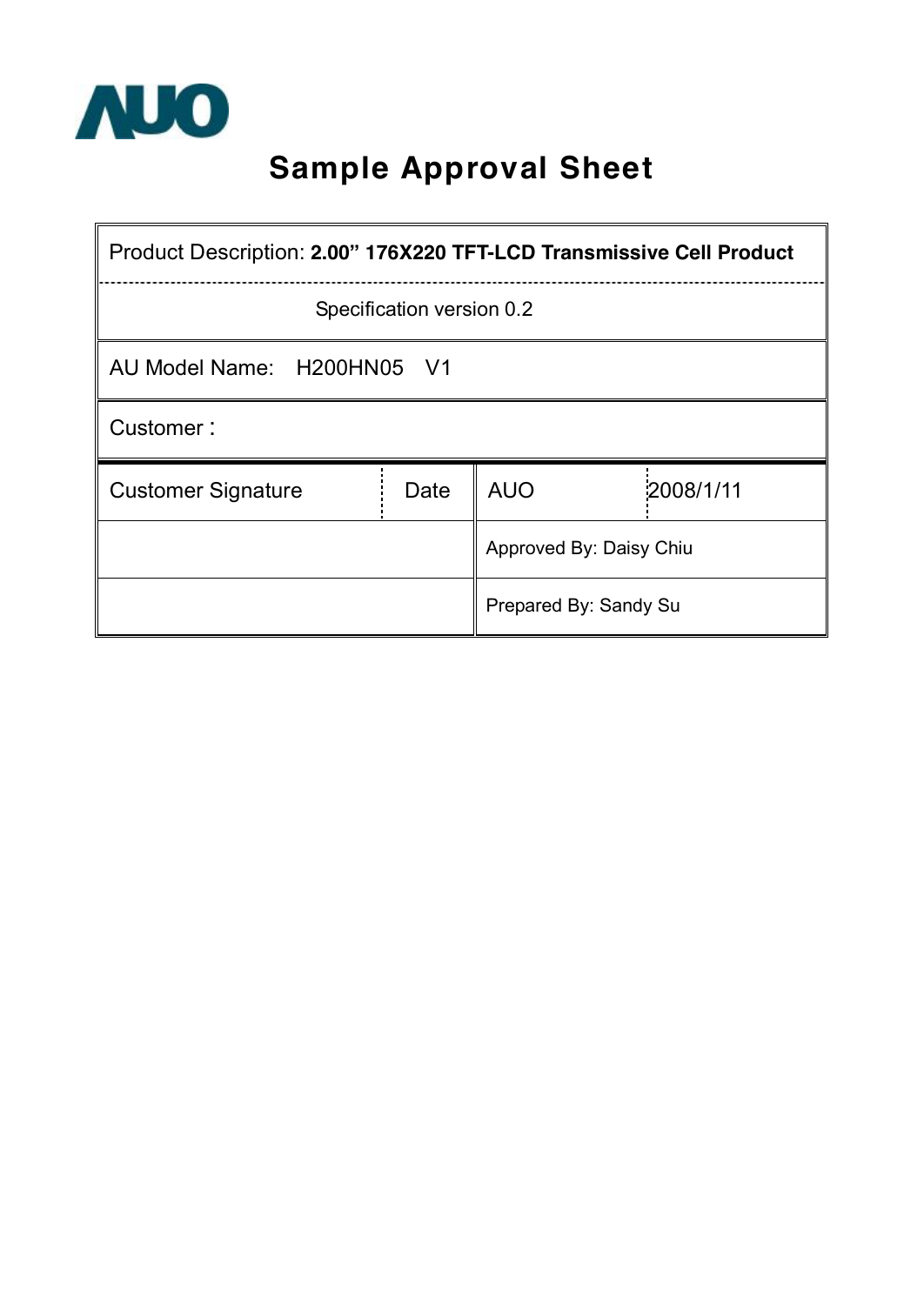

| Doc. version                  | 0.2        |  |  |  |  |
|-------------------------------|------------|--|--|--|--|
| Effective date                | Jan./11'08 |  |  |  |  |
| Total pages                   | 16         |  |  |  |  |
| (Not include this cover page) |            |  |  |  |  |

# **Product Specification**

## **2.00**〞**QCIF+ TFT-LCD Cell Product**

MODEL NAME: H200HN05 V1

Note: The content of this specification is subject to change.

**©** 2008 AU Optronics All Rights Reserved, Do Not Copy.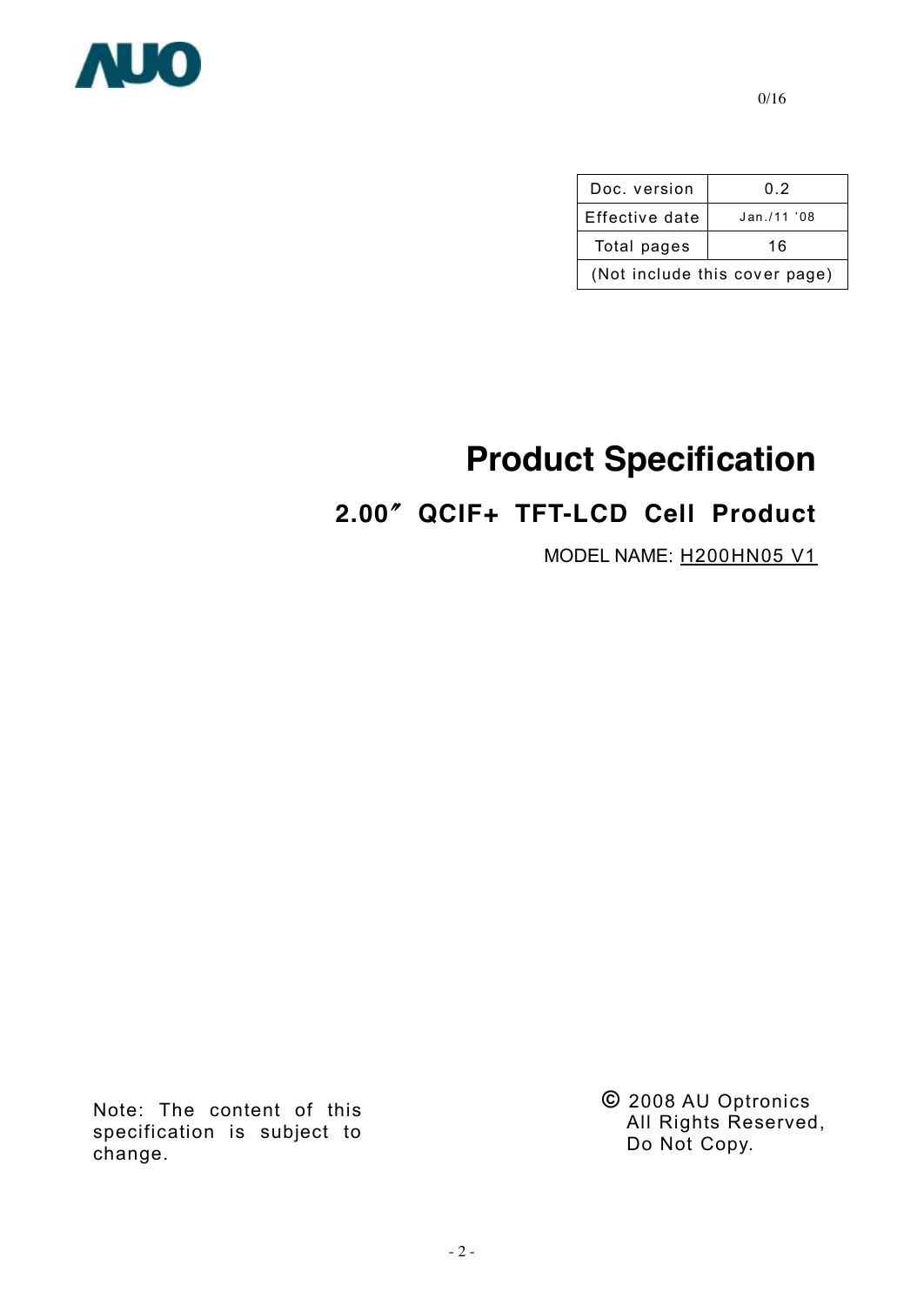## **Record of Revision**

| Version | <b>Revise Date</b>         | Page                 | <b>Content</b>                                                             |
|---------|----------------------------|----------------------|----------------------------------------------------------------------------|
| $0.0$   | Nov. 14th 2007             | 16                   | First draft                                                                |
| 0.1     | Dec. 13th 2007             | $\overline{4}$<br>15 | P4: Glass Dimension (mm) 0.8 1.0(D)<br>P15: 2D drawing thickness 0.8 1.0mm |
| 0.2     | Jan. 11 <sup>th</sup> 2008 | $\overline{4}$       | P4: Driver IC Add NT39115                                                  |
|         |                            | 6, 7                 | P6,7: Add NT39115 FPC pin assignment                                       |
|         |                            | 16                   | P15: Add pin1&122 remark                                                   |
|         |                            |                      |                                                                            |
|         |                            |                      |                                                                            |
|         |                            |                      |                                                                            |
|         |                            |                      |                                                                            |
|         |                            |                      |                                                                            |
|         |                            |                      |                                                                            |
|         |                            |                      |                                                                            |
|         |                            |                      |                                                                            |
|         |                            |                      |                                                                            |
|         |                            |                      |                                                                            |
|         |                            |                      |                                                                            |
|         |                            |                      |                                                                            |
|         |                            |                      |                                                                            |
|         |                            |                      |                                                                            |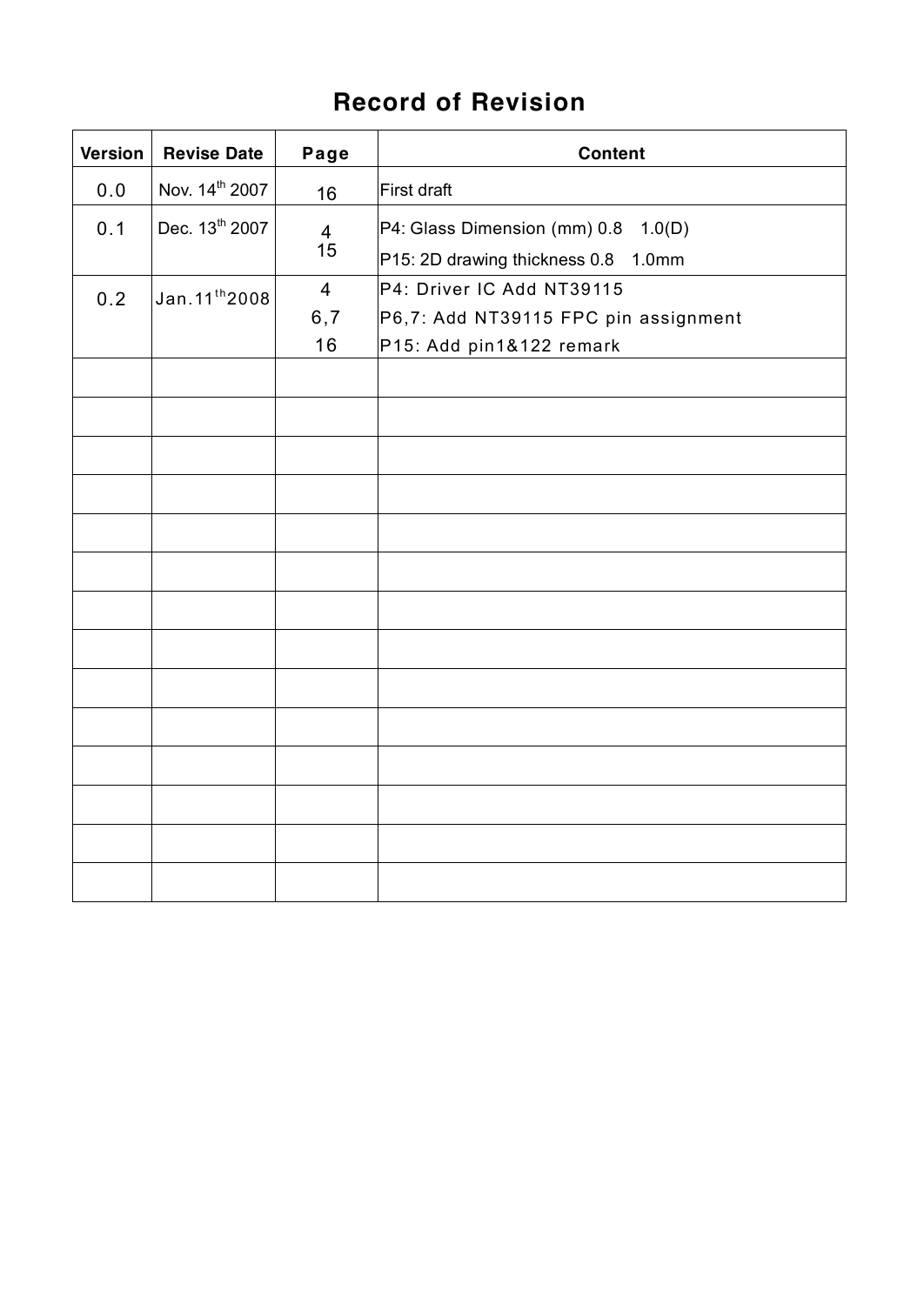

Version: 0.0 Page: 3/16

| A. General specifications               | P <sub>4</sub>  |
|-----------------------------------------|-----------------|
| 1. Physical Specification               | P <sub>5</sub>  |
| <b>B. Electrical specifications</b>     |                 |
| 1. FPC PAD pin assignment               | P <sub>6</sub>  |
| 2. Absolute maximum ratings             | P <sub>8</sub>  |
| 3. Electrical characteristics           | P <sub>8</sub>  |
| <b>C. Optical specifications</b>        | P <sub>10</sub> |
| D. Absorption angle of display          | P <sub>12</sub> |
| E. Reliability test items               | P <sub>13</sub> |
| 1. Test item and conditions             | P <sub>13</sub> |
| 2. Failure judgment conditions          | P <sub>13</sub> |
| F. Packing form description             | P <sub>14</sub> |
| G. Mechanical specifications            | P <sub>15</sub> |
| 1. Outline dimensions                   | P <sub>15</sub> |
| 2. Panel electrode dimension of FPC pad | P <sub>15</sub> |
| 3. Panel IC alignment mark              | P <sub>16</sub> |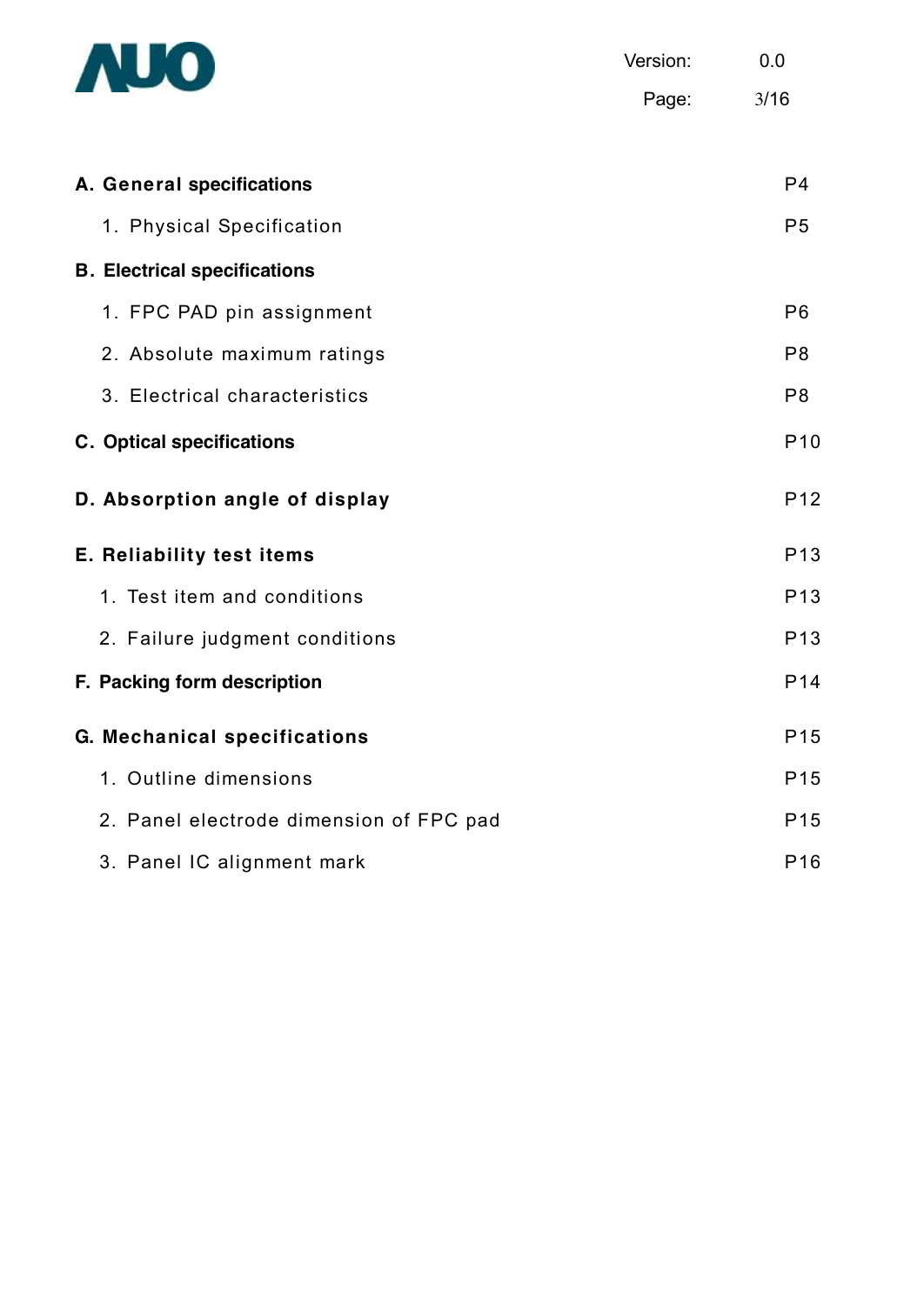

A. General Specification

The specification shall be applicable to the TFT-LCD product, which is designed for cellular phones, without polarizer, driver IC, FPC, and backlight unit attached. (Except remarked with special description)

#### **1. Physical specifications**

| ltem           | <b>Description</b>                | <b>Single LCM</b>                        | <b>Remark</b>     |
|----------------|-----------------------------------|------------------------------------------|-------------------|
| 1              | <b>Screen Size (inch)</b>         | 2.00"                                    |                   |
| $\overline{2}$ | <b>Driving Method</b>             | <b>TFT</b>                               | a-Si              |
| 3              | <b>Display Mode</b>               | Transmissive                             |                   |
| 4              | <b>Display Resolution (dot)</b>   | 176xRGBx220                              |                   |
| 5              | <b>Active Area (mm)</b>           | $31.68(W) \times 39.60(H)$               |                   |
| 6              | Pixel Pitch (um)                  | 180                                      |                   |
| $\overline{7}$ | <b>Pixel Configuration</b>        | R.G.B. Vertical Strip                    |                   |
| 8              | <b>Display Color</b>              | 262K                                     |                   |
| 9              | <b>Driver IC</b>                  | S6D0164 or NT39115                       | Samsung, Novatek  |
| 10             | Interface                         | <b>CPU&amp;SPI I/F</b>                   |                   |
| 11             | <b>Gray Scale Inversion (GSI)</b> | 12 o'clock                               |                   |
| $12 \,$        | <b>Glass Dimension (mm)</b>       | $35.08(W) \times 47.10(H) \times 1.0(D)$ | HxVxD: exclude PF |
| 13             | Weight (g)                        | $3.5 + (-0.3)$                           |                   |

Driver IC PAD Compatible: Samsung S6D0164, NOVATEK NT39115

Basis of the application with different driver IC, FPC design and wiring could not be compatible. For the correct design, please according to the driver IC data sheet.

**Remark:** All the completed panels were inspected by full function testing after production process were completed. As the electronic/production procedure/testing restrictions, "*there will never be aging process included within the production process*"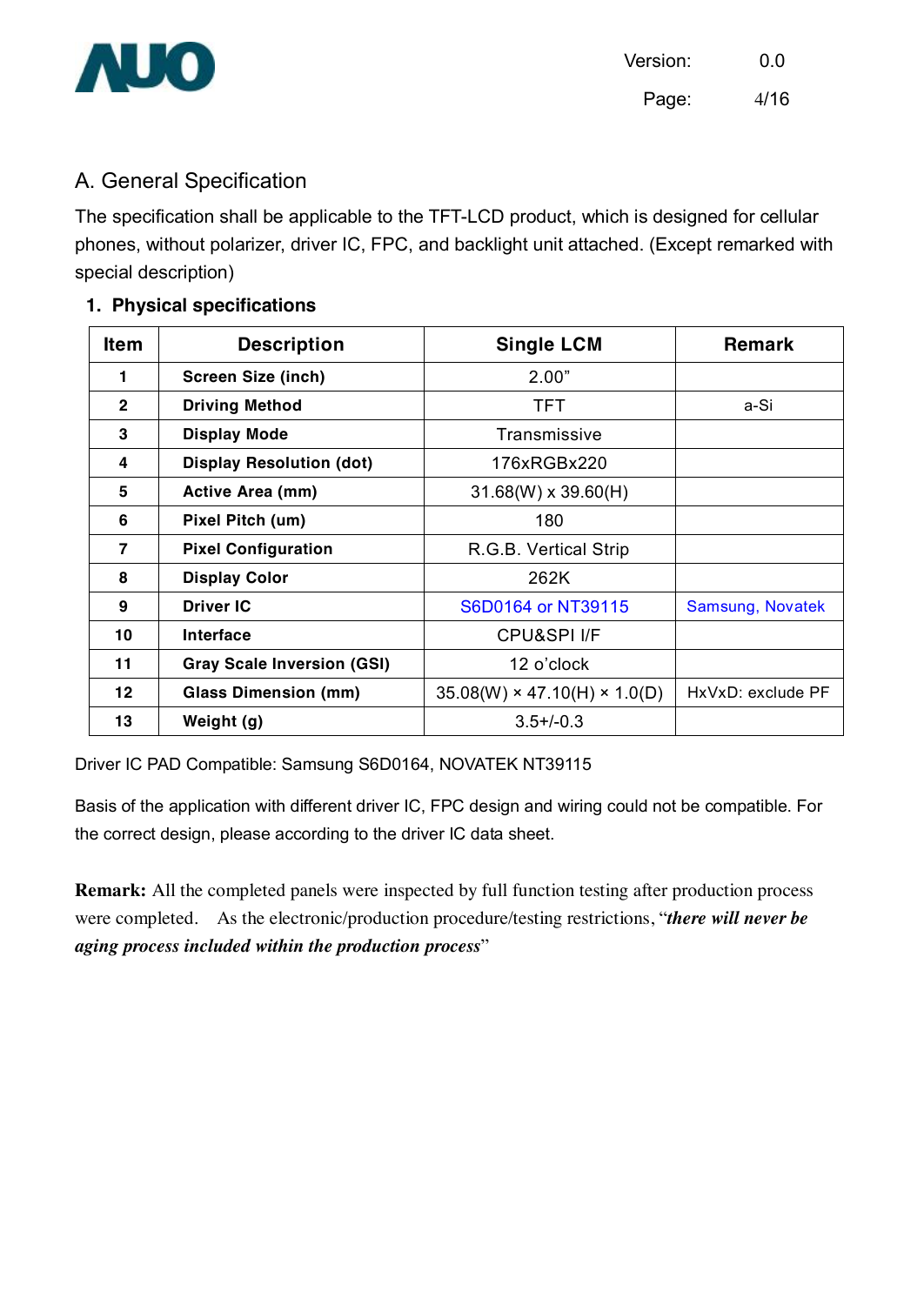

#### **2. Block diagram**



The TFT-LCD module should be completed by preparing polarizer, driver IC, FPC and backlight unit attached.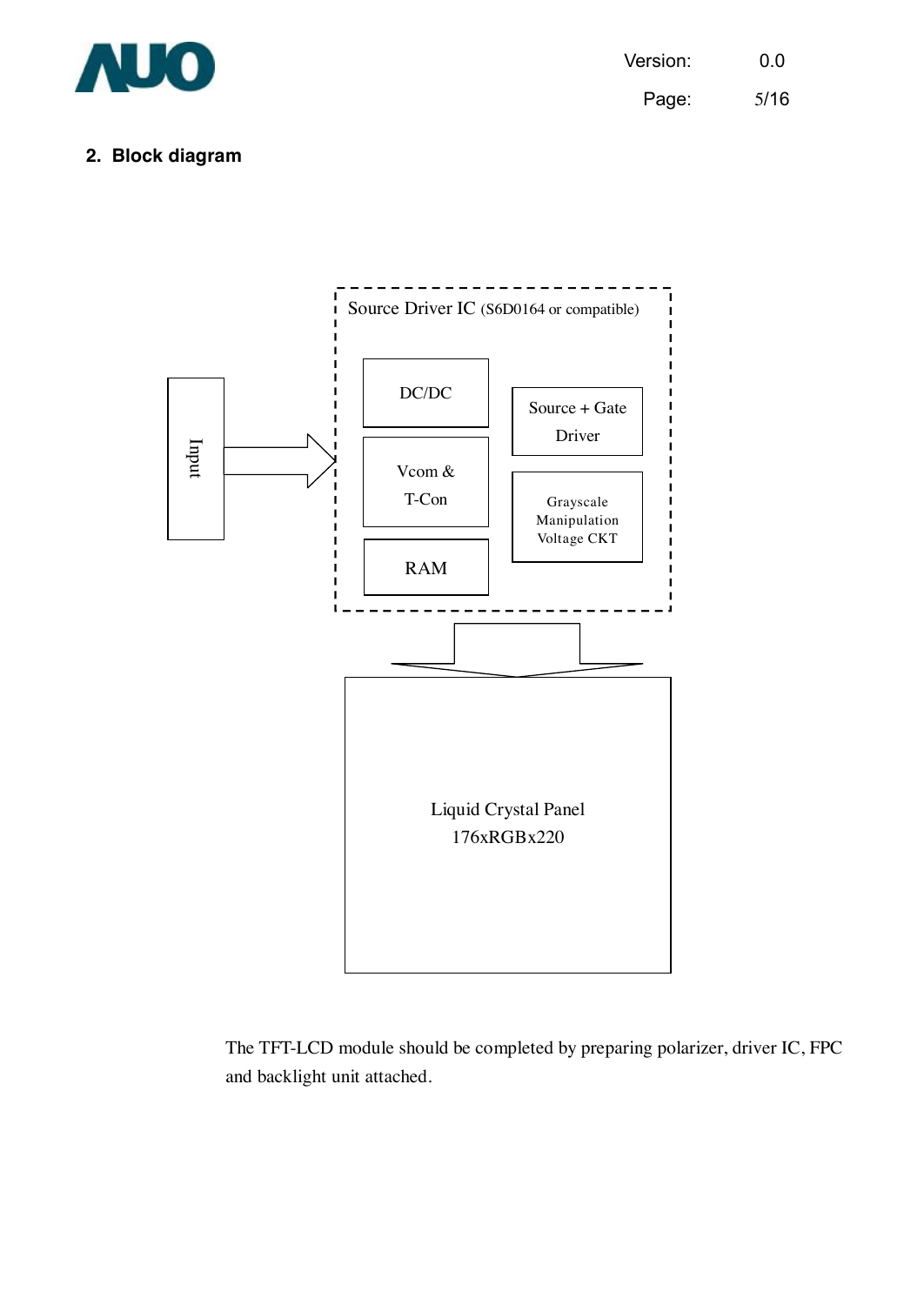



Page: 6/16

### B. Electrical specifications

**1. FPC pin assignment** *(please refer to the IC specification – Samsung S6D0164 or NT39115)*

| <b>NO</b>      | <b>S6D0164</b>  | NT39115      | <b>NO</b> | <b>S6D0164</b> | <b>NT39115</b> |
|----------------|-----------------|--------------|-----------|----------------|----------------|
| 1              | <b>DUMMY</b>    | <b>DUMMY</b> | 35        | <b>FLM</b>     | <b>TE</b>      |
| $\overline{2}$ | <b>NULL</b>     | <b>NULL</b>  | 36        | M              | <b>DBS</b>     |
| 3              | <b>VCOM</b>     | <b>VCOM</b>  | 37        | <b>SDO</b>     | <b>SDO</b>     |
| 4              | <b>VCOM</b>     | <b>VCOM</b>  | 38        | IM < 0 >       | IM < 0 >       |
| 5              | <b>VCOM</b>     | <b>VCOM</b>  | 39        | IM < 1>        | IM < 1>        |
| 6              | FPC ROUT        | FPC R_OUT    | 40        | IM < 2>        | IM < 2         |
| $\overline{7}$ | FPC R IN        | FPC R IN     | 41        | IM < 3>        | IM < 3         |
| 8              | TG              | <b>TG</b>    | 42        | DB < 0         | DB < 0         |
| 9              | <b>VCOM</b>     | <b>VCOM</b>  | 43        | DB < 1 >       | DB < 1 >       |
| 10             | <b>VCOM</b>     | <b>VCOM</b>  | 44        | DB < 2         | DB < 2         |
| 11             | <b>VCOM</b>     | <b>VCOM</b>  | 45        | DB < 3         | DB < 3         |
| 12             | CONTACT2        | CONTACT2     | 46        | DB < 4         | DB < 4 >       |
| 13             | CONTACT1        | CONTACT1     | 47        | DB<5>          | DB<5>          |
| 14             | <b>VCOMR</b>    | <b>VCOMR</b> | 48        | DB < 6         | DB < 6         |
| 15             | <b>VCOML</b>    | <b>VCOML</b> | 49        | DB < 7         | DB < 7         |
| 16             | <b>VCOMH</b>    | <b>VCOMH</b> | 50        | DB<8>          | DB<8>          |
| 17             | <b>GVDDO</b>    | <b>GVDD</b>  | 51        | DB<9>          | DB<9>          |
| 18             | <b>GVDDO</b>    | <b>GVDD</b>  | 52        | DB<10>         | DB<10>         |
| 19             | <b>VREF</b>     | <b>DUMMY</b> | 53        | DB<11>         | DB<11>         |
| 20             | VDD3            | <b>VDDI</b>  | 54        | DB<12>         | DB<12>         |
| 21             | VDD3            | <b>VDDI</b>  | 55        | DB<13>         | DB<13>         |
| 22             | VDD3            | <b>VDDI</b>  | 56        | DB<14>         | DB<14>         |
| 23             | <b>VDD</b>      | <b>VCC</b>   | 57        | DB<15>         | DB<15>         |
| 24             | <b>VDD</b>      | <b>VCC</b>   | 58        | DB<16>         | DB<16>         |
| 25             | <b>VDD</b>      | <b>VCC</b>   | 59        | DB<17>         | DB<17>         |
| 26             | <b>RVDD</b>     | <b>VCC</b>   | 60        | RW WRB         | RW_WRB         |
| 27             | <b>RVDD</b>     | <b>VCC</b>   | 61        | E RDB          | E RDB          |
| 28             | <b>RVDD</b>     | <b>VCC</b>   | 62        | <b>SDI</b>     | <b>SDI</b>     |
| 29             | <b>VGS</b>      | <b>AGND</b>  | 63        | <b>RESETB</b>  | <b>RESETB</b>  |
| 30             | <b>VSS</b>      | <b>DGND</b>  | 64        | <b>ENABLE</b>  | <b>ENABLE</b>  |
| 31             | <b>VSS</b>      | <b>DGND</b>  | 65        | <b>DOTCLK</b>  | <b>DOTCLK</b>  |
| 32             | <b>AVSS</b>     | <b>AGND</b>  | 66        | <b>HSYNC</b>   | <b>HSYNC</b>   |
| 33             | <b>AVSS</b>     | <b>AGND</b>  | 67        | <b>VSYNC</b>   | <b>VSYNC</b>   |
| 34             | CL <sub>1</sub> | <b>EXTC</b>  | 68        | <b>CSB</b>     | <b>CSB</b>     |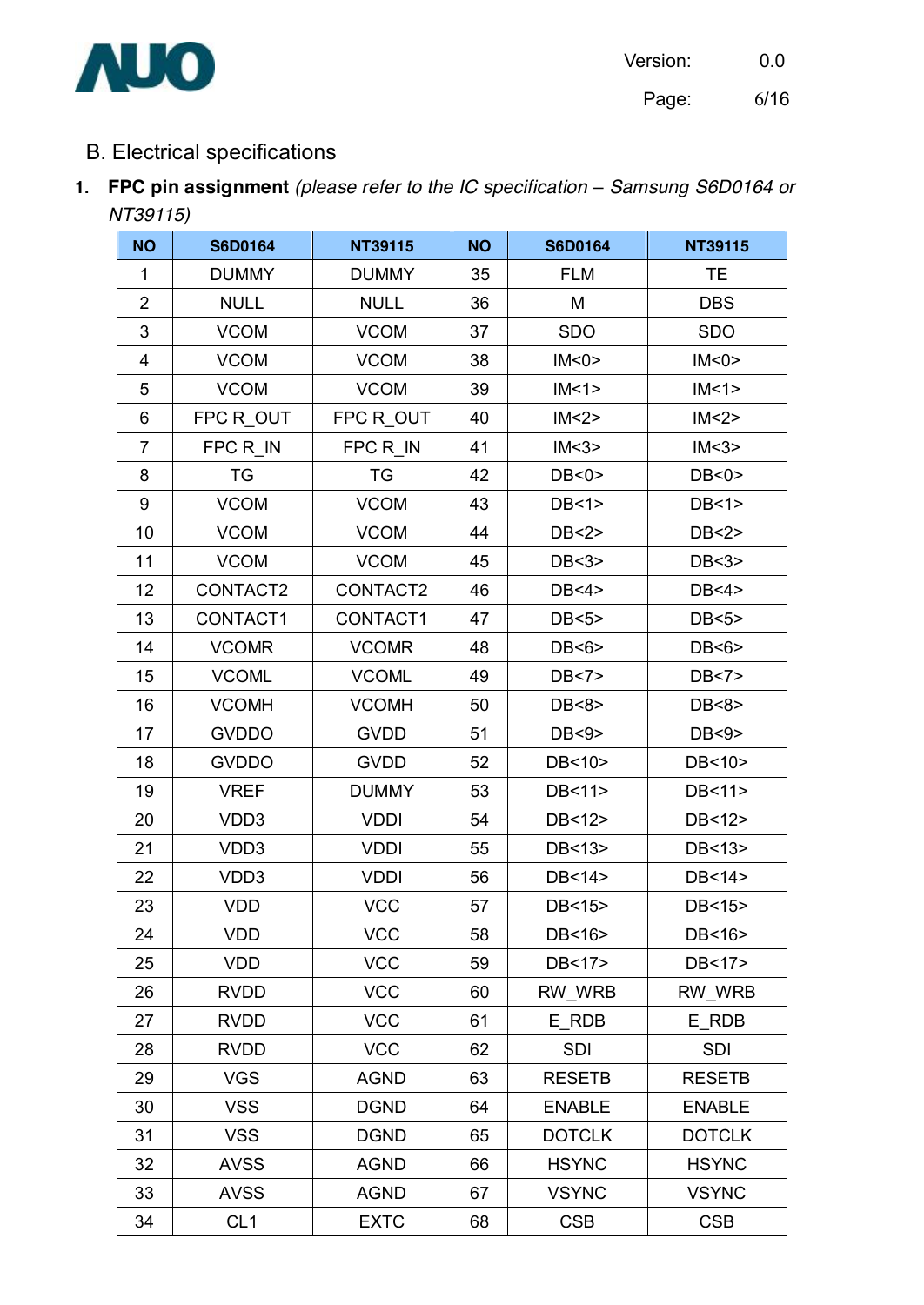Version: 0.0



Page: 7/16

| <b>NO</b> | <b>S6D0164</b>    | <b>NT39115</b>    | <b>NO</b> | <b>S6D0164</b>    | NT39115           |
|-----------|-------------------|-------------------|-----------|-------------------|-------------------|
| 69        | <b>RS</b>         | <b>RS</b>         | 103       | <b>C22M</b>       | <b>C22N</b>       |
| 70        | <b>VCL</b>        | <b>VCL</b>        | 104       | C <sub>2</sub> 2P | C <sub>2</sub> 2P |
| 71        | <b>VCL</b>        | <b>VCL</b>        | 105       | C <sub>2</sub> 2P | C <sub>2</sub> 2P |
| 72        | <b>VCI</b>        | <b>VDD</b>        | 106       | <b>VGL</b>        | <b>VGL</b>        |
| 73        | <b>VCI</b>        | <b>VDD</b>        | 107       | <b>VGL</b>        | <b>VGL</b>        |
| 74        | <b>VCI</b>        | <b>VDD</b>        | 108       | <b>VGL</b>        | <b>VGL</b>        |
| 75        | <b>AVDD</b>       | <b>AVDD</b>       | 109       | <b>VGH</b>        | <b>VGH</b>        |
| 76        | <b>AVDD</b>       | <b>AVDD</b>       | 110       | <b>VGH</b>        | <b>VGH</b>        |
| 77        | <b>AVDD</b>       | <b>AVDD</b>       | 111       | <b>VGH</b>        | <b>VGH</b>        |
| 78        | C31M              | <b>C23N</b>       | 112       | <b>VCOM</b>       | <b>VCOM</b>       |
| 79        | C31M              | <b>C23N</b>       | 113       | <b>VCOM</b>       | <b>VCOM</b>       |
| 80        | C31P              | C <sub>23</sub> P | 114       | <b>VCOM</b>       | <b>VCOM</b>       |
| 81        | C31P              | C <sub>23</sub> P | 115       | <b>TG</b>         | <b>TG</b>         |
| 82        | C12M              | <b>DUMMY</b>      | 116       | FPC R_OUT         | FPC ROUT          |
| 83        | C12M              | <b>DUMMY</b>      | 117       | FPC R IN          | FPC R IN          |
| 84        | C <sub>12</sub> P | <b>OTP</b>        | 118       | <b>VCOM</b>       | <b>VCOM</b>       |
| 85        | C <sub>12</sub> P | <b>OTP</b>        | 119       | <b>VCOM</b>       | <b>VCOM</b>       |
| 86        | C11M              | <b>C11N</b>       | 120       | <b>VCOM</b>       | <b>VCOM</b>       |
| 87        | C11M              | <b>C11N</b>       | 121       | <b>NULL</b>       | <b>NULL</b>       |
| 88        | C11M              | <b>C11N</b>       | 122       | <b>DUMMY</b>      | <b>DUMMY</b>      |
| 89        | C <sub>1</sub> 1P | C <sub>1</sub> 1P |           |                   |                   |
| 90        | C <sub>1</sub> 1P | C <sub>1</sub> 1P |           |                   |                   |
| 91        | C <sub>1</sub> 1P | C <sub>1</sub> 1P |           |                   |                   |
| 92        | VCI1              | VCI1              |           |                   |                   |
| 93        | VCI1              | VCI1              |           |                   |                   |
| 94        | VCI1              | VCI1              |           |                   |                   |
| 95        | <b>VSSC</b>       | <b>AGND</b>       |           |                   |                   |
| 96        | <b>VSSC</b>       | <b>AGND</b>       |           |                   |                   |
| 97        | <b>VSSC</b>       | <b>AGND</b>       |           |                   |                   |
| 98        | C21M              | <b>C21N</b>       |           |                   |                   |
| 99        | C21M              | <b>C21N</b>       |           |                   |                   |
| 100       | C <sub>21</sub> P | C21P              |           |                   |                   |
| 101       | C <sub>2</sub> 1P | C <sub>2</sub> 1P |           |                   |                   |
| 102       | <b>C22M</b>       | <b>C22N</b>       |           |                   |                   |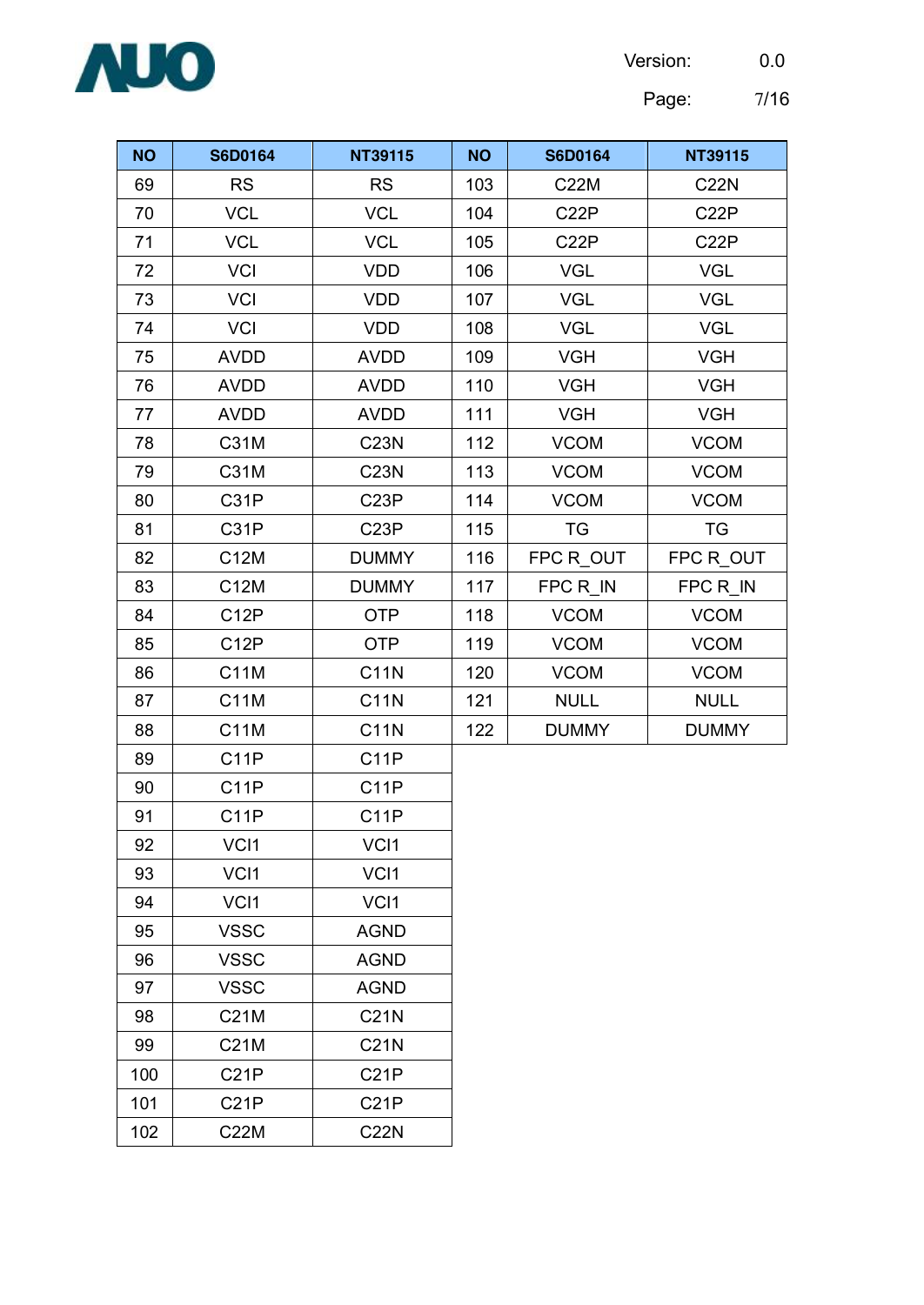

Page: 8/16

#### **2.** Absolute maximum ratings (V<sub>SS</sub>=0V) (Note 1)

| <b>Item</b>                           | Symbol           | <b>Condition</b> | Min.   | Max.   | <b>Unit</b>   | <b>Remark</b> |
|---------------------------------------|------------------|------------------|--------|--------|---------------|---------------|
| Logic supply voltage                  | <b>VDD</b>       |                  | $-0.3$ | 3.3    | V             |               |
| Supply voltage for<br>step-up circuit | <b>VCI</b>       |                  | $-0.3$ | 5.0    | V             |               |
| LCD supply voltage<br>range           | <b>IVGH-VGLI</b> |                  | $-0.3$ | 33     | V             |               |
| Operating temperature                 | Topr             |                  | $-20$  | +60    | $\rm{C}$      |               |
| Storage temperature                   | <b>Tstg</b>      |                  | $-55$  | $+110$ | $\rm{C}$      |               |
| Storage humidity                      | Hstg             |                  | 10     | 90     | $\frac{0}{0}$ |               |

Note 1: If the module exceeds the absolute maximum ratings, it may be damaged permanently. Also, if the module operated with the absolute maximum ratings for a long time, its reliability may drop. It is not allowed for any of these ratings to be exceeded. Make sure all the design characteristics are adequate before the panel is initialed.

Note 2: All the measurements should be operated with driver IC and experimental FPC mounted.

#### **3. Electrical characteristics**

#### **a. Typical operating conditions**

| <u>Item</u>        |            | <b>Symbol</b>              | Min.                      | Typ.                         | Max.             | <b>Unit</b> | <b>Remark</b> |
|--------------------|------------|----------------------------|---------------------------|------------------------------|------------------|-------------|---------------|
|                    | <b>VDD</b> | 1.65                       | 1.8                       | 3.3                          | V                | Note 1      |               |
| Input power supply |            | <b>VCI</b>                 | 2.5                       | 2.8                          | 3.3              | V           |               |
| Input Signal       | H Level    | V <sub>IH</sub>            | $ 0.7 \times \text{VDD} $ | $\overline{\phantom{a}}$     | <b>VDD</b>       | V           |               |
| Voltage            | L Level    | VĩL                        | 0                         | -                            | $0.3 \times VDD$ | V           |               |
| Output signal      | H Level    | $V_{OH}$                   | $0.8 \times VDD$          | $\overline{\phantom{a}}$     | <b>VDD</b>       | V           |               |
| voltage            | L Level    | $\mathsf{V}_{\mathsf{OL}}$ | 0                         | $\qquad \qquad \blacksquare$ | $0.2 \times VDD$ | V           |               |

Note1 : The operation is guaranteed under the recommended operating conditions only. The operation is not guaranteed if a quick voltage change occurs during the operation. To prevent the noise, a bypass capacitor must be inserted into the line closed to the power pin.

Note 2: All the measurements should be operated with driver IC and experimental FPC mounted.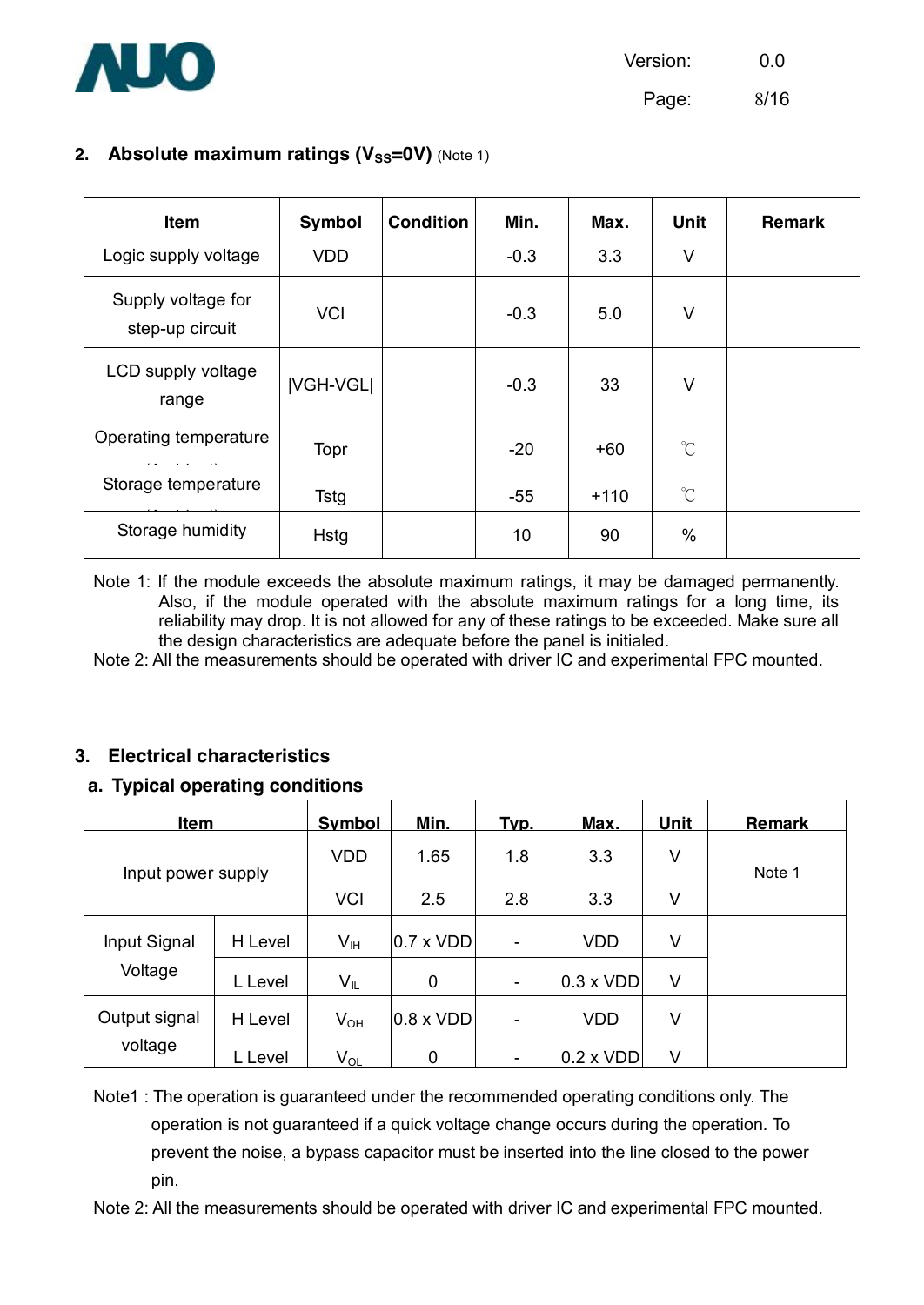

Page: 9/16

#### **b. Power consumption (Note 1)**

| <b>Mode</b>     | Symbol  | <b>Condition</b> | Min.                     | Typ. | Max. | <b>Unit</b> | Remark |
|-----------------|---------|------------------|--------------------------|------|------|-------------|--------|
|                 |         | $V_{Cl}$ =2.8V   | $\overline{\phantom{a}}$ | 8.5  | 9    | mW          | Note 2 |
| <b>Normal</b>   | $P_N$   | $V_{DD} = 1.8V$  | $\blacksquare$           | 72   | 100  | uW          |        |
| <b>Stand-by</b> | $P_{S}$ | $V_{Cl} = 2.8V$  | $\overline{\phantom{a}}$ | 0.5  | 1    | uW          |        |
|                 |         | $V_{DD} = 1.8V$  | $\overline{\phantom{a}}$ | 3    | 10   | uW          | Note 3 |

Note 1: Measure condition: 60Hz frame rate, line inversion, 25℃ ,driver IC S6D0164.

Note 2: No backlight is driven, Typ. pattern: chessboard; MAX. Pattern: all pixel black.

Note 3: Display off mode.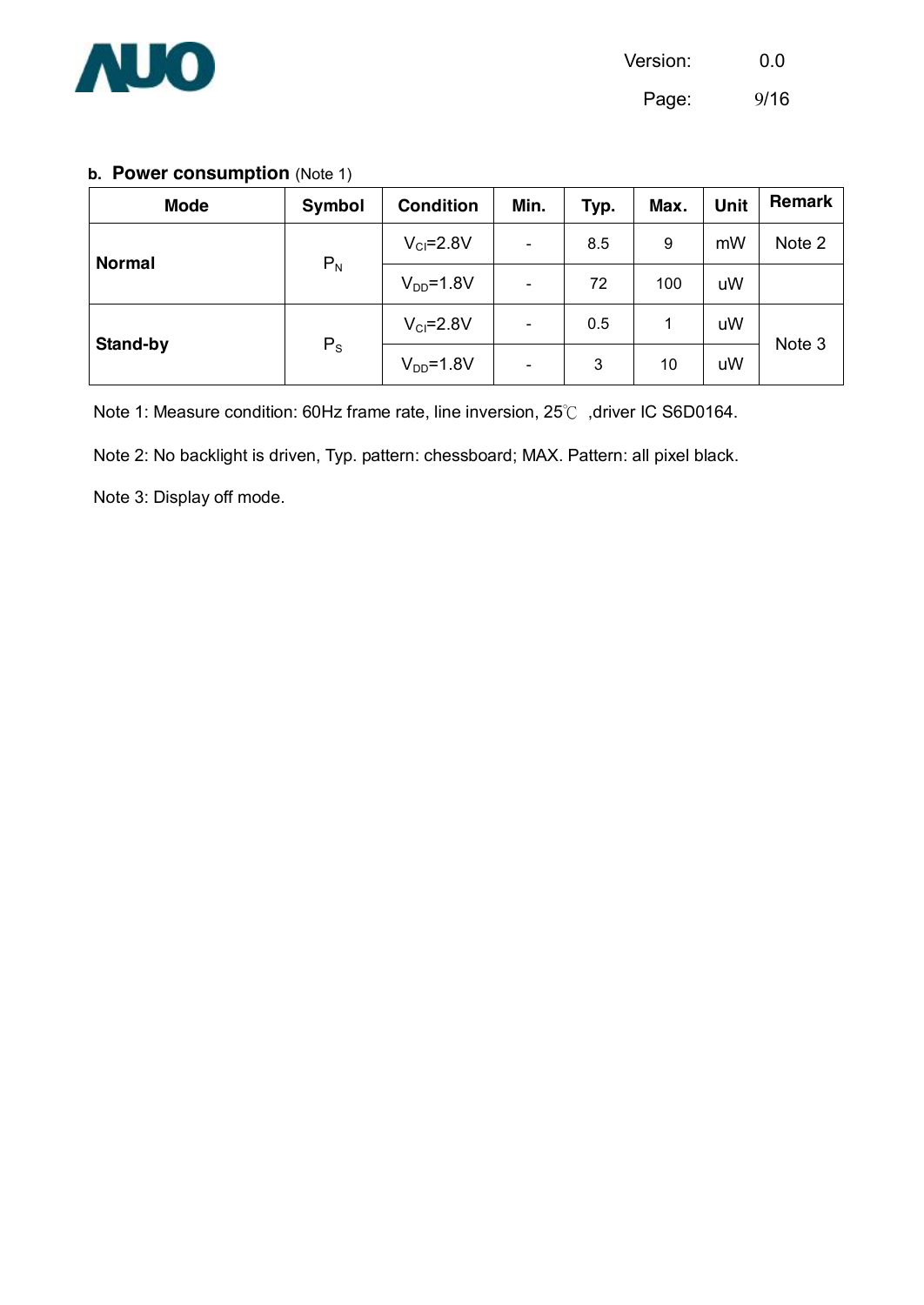

Version: 0.0

Page:  $10/16$ 

### **C. Optical specification** (Note 1,Note 2, Note 3)

| Item                               |               | <b>Symbol</b> | <b>Condition</b>              | Min.                     | Typ.         | Max.                         | Unit   | <b>Remark</b>          |
|------------------------------------|---------------|---------------|-------------------------------|--------------------------|--------------|------------------------------|--------|------------------------|
| Response time                      | <b>Rise</b>   | Tr            | $\theta = 0^{\circ}$          | $\overline{a}$           | 10           | 20                           | ms     |                        |
| (with polarizer)                   | Fall          | <b>Tf</b>     |                               | $\blacksquare$           | 20           | 30                           | ms     | Note 4, 5              |
| Contrast ratio<br>(with polarizer) |               | <b>CR</b>     | At optimized<br>Viewing angle | 150                      | 200          | $\qquad \qquad \blacksquare$ |        | Note 5, 6              |
|                                    | Top           |               |                               | 40                       | 60           | -                            |        |                        |
| Viewing angle                      | <b>Bottom</b> |               |                               | 10                       | 15           | $\blacksquare$               |        |                        |
| (with polarizer)                   | Left          |               | $CR \ge 10$                   | 35                       | 40           | $\overline{a}$               | degree | Note 5, 7              |
|                                    | Right         |               |                               | 35                       | 40           | $\blacksquare$               |        |                        |
| Transmittance<br>(with polarizer)  |               |               |                               | 6.2%                     | 6.7%         |                              |        |                        |
|                                    |               | <b>Rx</b>     |                               | $\overline{\phantom{0}}$ | 0.58         | $\frac{1}{2}$                |        |                        |
|                                    |               | <b>Ry</b>     |                               | $\overline{\phantom{0}}$ | 0.34         |                              |        | simulated by           |
|                                    |               | Gx            |                               | $\frac{1}{2}$            | 0.32         | $\overline{\phantom{0}}$     |        | <b>LED light</b>       |
| Color filter                       |               | Gy            | $\theta = 0^{\circ}$          | $\blacksquare$           | 0.58         | $\overline{a}$               |        | source,                |
| coordination                       |               | <b>Bx</b>     |                               | $\overline{\phantom{0}}$ | 0.15         | $\blacksquare$               |        | which is               |
|                                    |               | By            |                               | $\overline{\phantom{a}}$ | 0.11         |                              |        | provided by            |
|                                    |               | Wx            |                               | $\overline{\phantom{a}}$ | 0.30         | $\overline{\phantom{0}}$     |        | customer               |
|                                    |               | Wy            |                               | $\overline{\phantom{a}}$ | 0.32         |                              |        |                        |
| White Balance (Typ)                |               |               |                               |                          | 7000+/-1000K |                              |        | $\triangle$ u'v'< 0.03 |
| Gray Linearity (Max)               |               |               |                               |                          |              | ∆u'v'<0.05                   |        |                        |
| Cross Talk (Max)                   |               |               |                               |                          |              | 2%                           |        | 50% H                  |

Note 1: Ambient temperature =25℃±2℃.

Note 2: To be measured in the dark room with backlight unit.

Note 3: To be measured at the center area of panel with a viewing cone of 1° by Topcon luminance

meter BM-7, after 10 minutes operation (module).

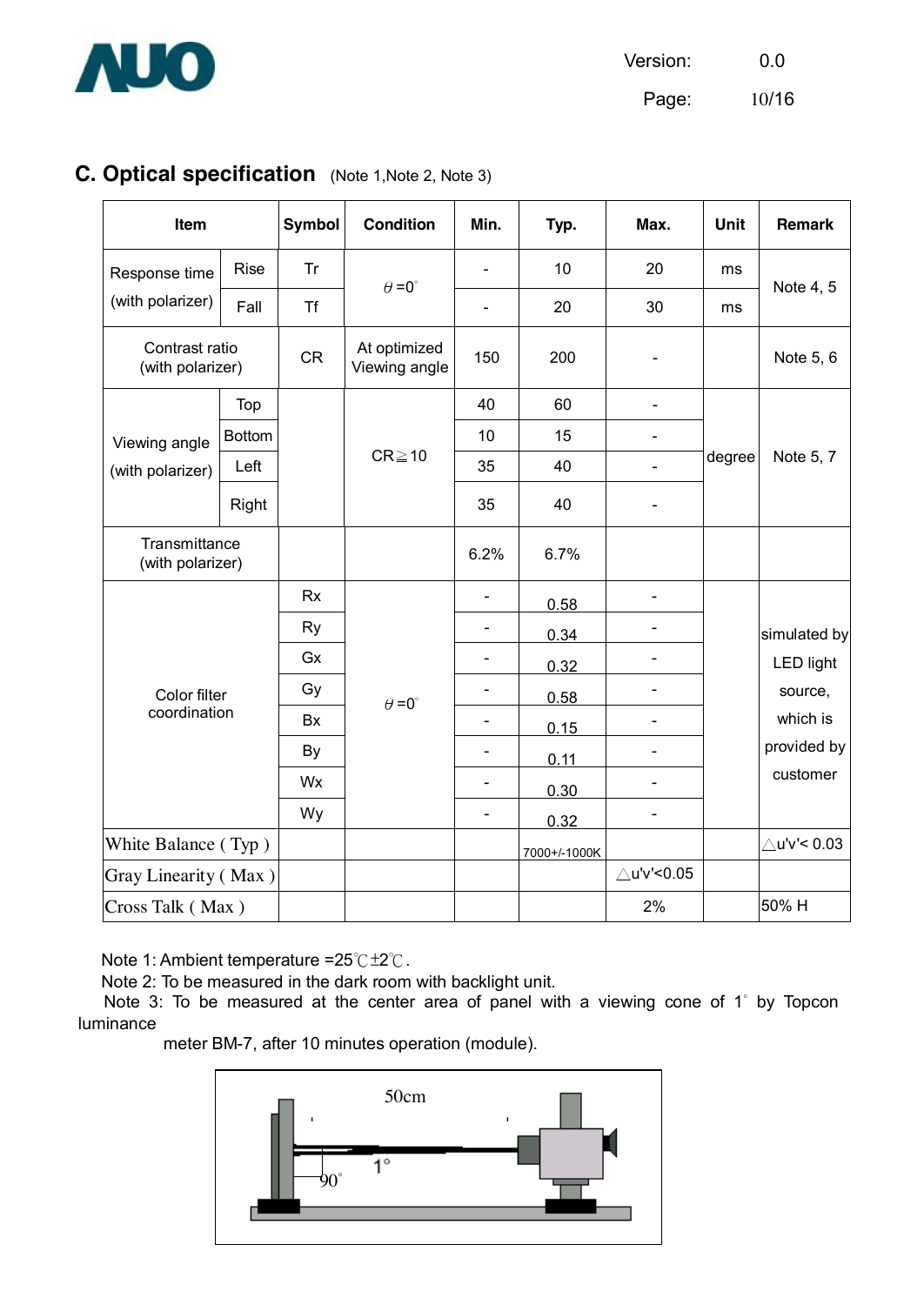![](_page_11_Picture_0.jpeg)

Note 4: Definition of response time:

The output signals of photo detector are measured when the input signals are changed from "black" to "white"(rising time) and from "white" to "black"(falling time), respectively. The response time is defined as the time interval between the 10% and 90% of amplitudes.

![](_page_11_Figure_4.jpeg)

Note 5. Definition of contrast ratio:

Contrast ratio is calculated with the following formula:

Contrast ratio (CR)= Photo detector output when LCD is at "White" state Photo detector output when LCD is at "Black

Note 6.White Vi=5.5V / Black Vj=0.9V

Note 7. Definition of viewing angle

![](_page_11_Figure_10.jpeg)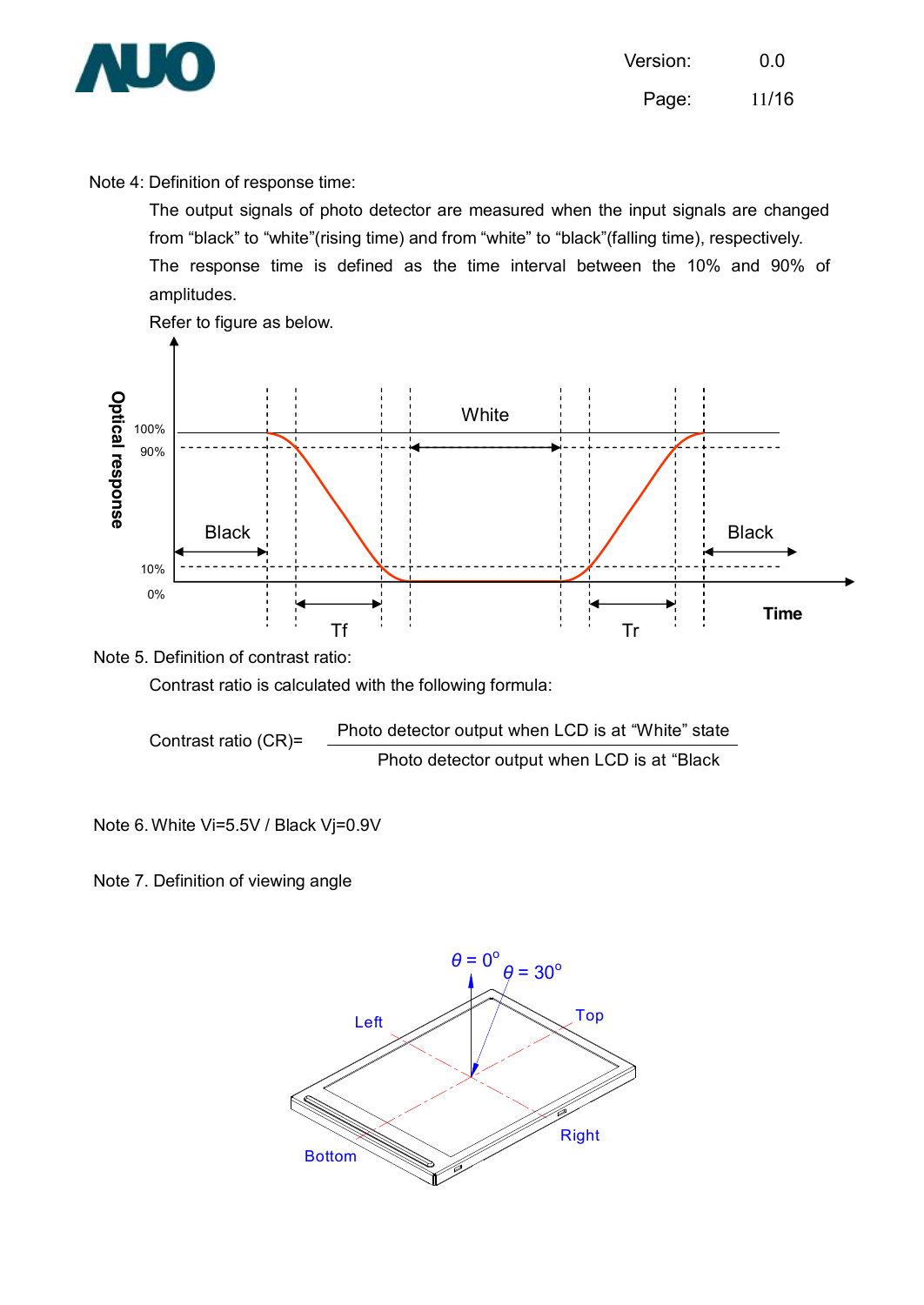![](_page_12_Picture_0.jpeg)

### D. Absorption angle of display

Absorption axis θ is the angle of the light absorption direction when see it from the **protect film** side of the polarizer

![](_page_12_Figure_4.jpeg)

| <b>Polarizer Model</b>      |                                    | Dimension (mm) | Absorption Angle $(\Theta)$ |  |
|-----------------------------|------------------------------------|----------------|-----------------------------|--|
|                             |                                    |                |                             |  |
| By customer design features | By customer LCM design<br>features |                | 45 degree                   |  |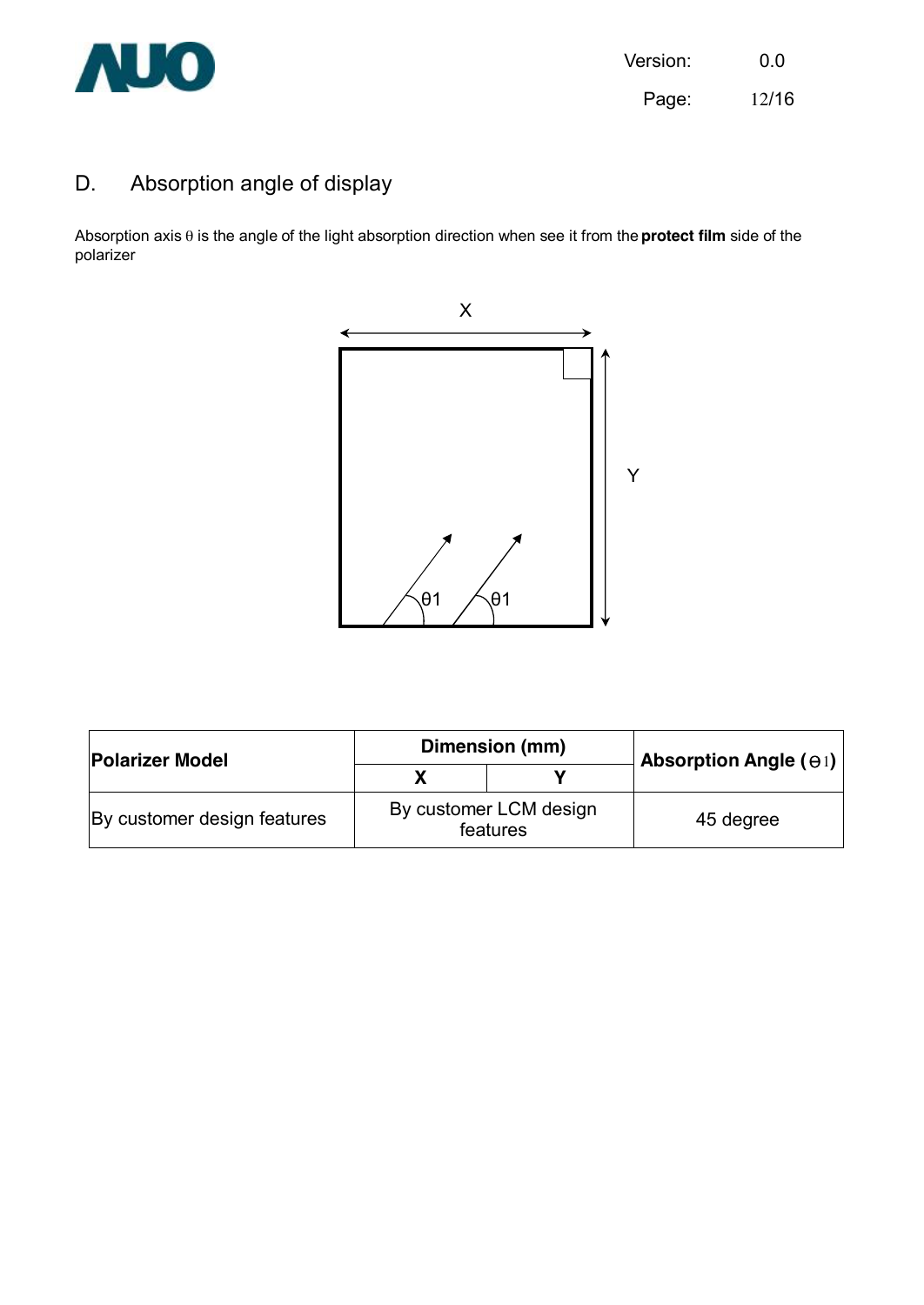![](_page_13_Picture_0.jpeg)

### E. Reliability test items (note1)

The panel performance shall meet the judgment criteria after the testing items have been performed. However, only a single item of these tests shall be executed on a single panel. No more one test item shall be executed on a single panel.

#### **1. Test items and conditions** (Note 1)

| No.            | <b>Test items</b>                  | <b>Conditions</b>                                                                                                |      | <b>Remark</b>            |
|----------------|------------------------------------|------------------------------------------------------------------------------------------------------------------|------|--------------------------|
| 1              | High temperature storage           | Ta= 80℃                                                                                                          | 240H |                          |
| $\overline{2}$ | Low temperature storage            | Ta= -30℃                                                                                                         | 240H |                          |
| 3              | High temperature operation         | Ta= 70℃                                                                                                          | 240H | Operation                |
| 4              | Low temperature operation          | Ta= -20℃                                                                                                         | 240H | Operation                |
| 5              | High temperature and high humidity | Ta= 60℃. 90% RH                                                                                                  | 240H | Operation                |
| 6              | <b>Thermal shock Test</b>          | Cycle display from $-30^{\circ}$ to +80 $^{\circ}$ with<br>5-minute transfer time.<br>15 minute dwell, 15 cycles |      | Non-operation            |
| 7              | Vibration Test (Package state)     | Amplitude: 20mm<br>5Hz, 1G/45 min for each X, Y, Z                                                               |      | Non-operation<br>Package |
| 8              | Drop Test (Package state)          | Height: 60cm<br>1 corner, 3 edges, 6 surfaces                                                                    |      | Each direction<br>1 time |

Ta: Ambient temperature.

Note 1: All the tests are performed by whole set of TFT-LCD module with completed driver IC, FPC, and backlight module.

#### **2. Failure Judgment Criteria**

- a. After the test, the panel should be left at room temperature and room humidity (15° $C \sim 35^{\circ}$ C, 45%~65% RH). Then the panel could be inspected for normal operation.
- b. Neither abnormality nor significant visible deterioration should be found on display performance.
- b. There should be no functions abnormalities on display quality.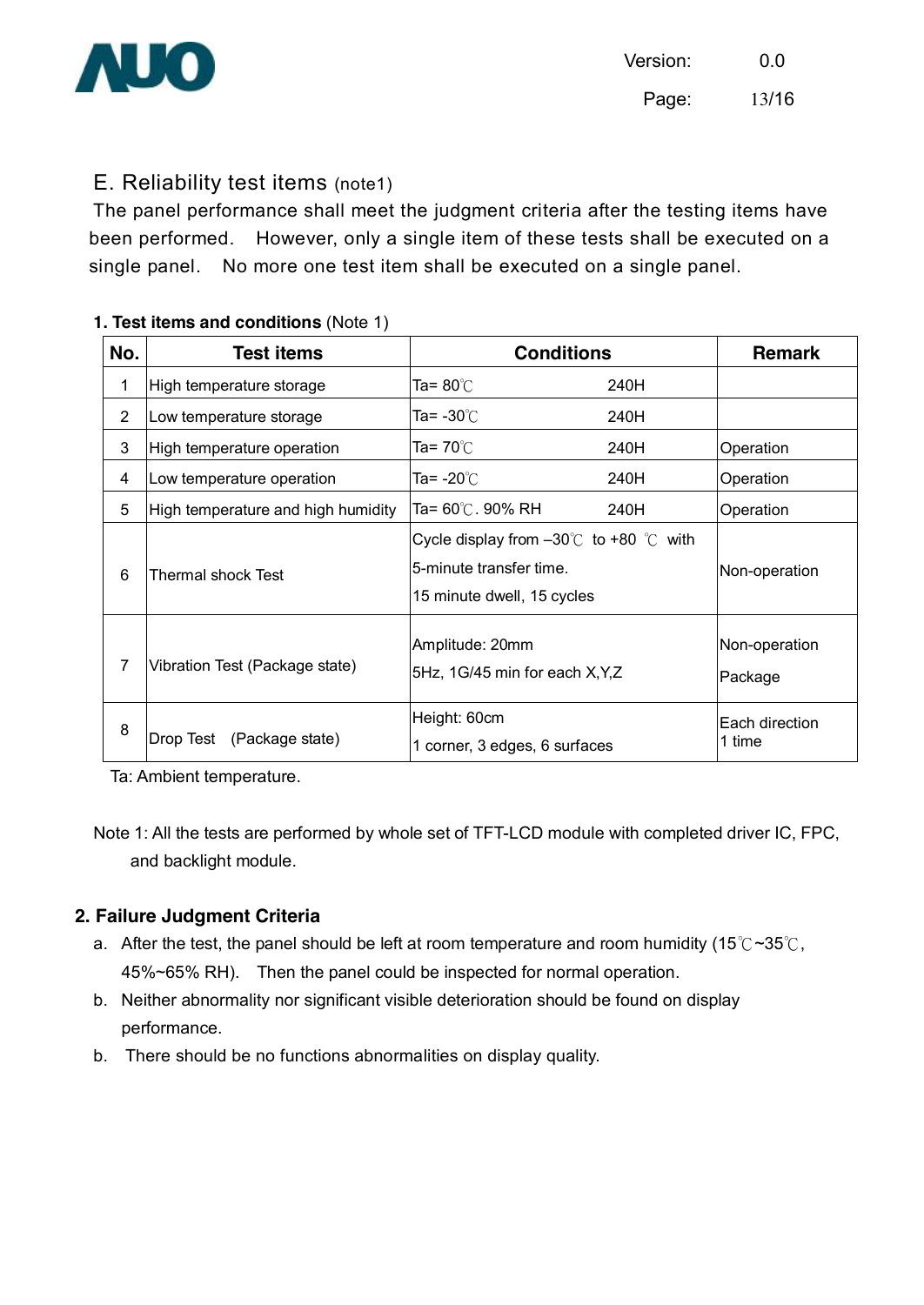![](_page_14_Picture_0.jpeg)

Page: 14/16

### **F. Product packing process**

![](_page_14_Figure_4.jpeg)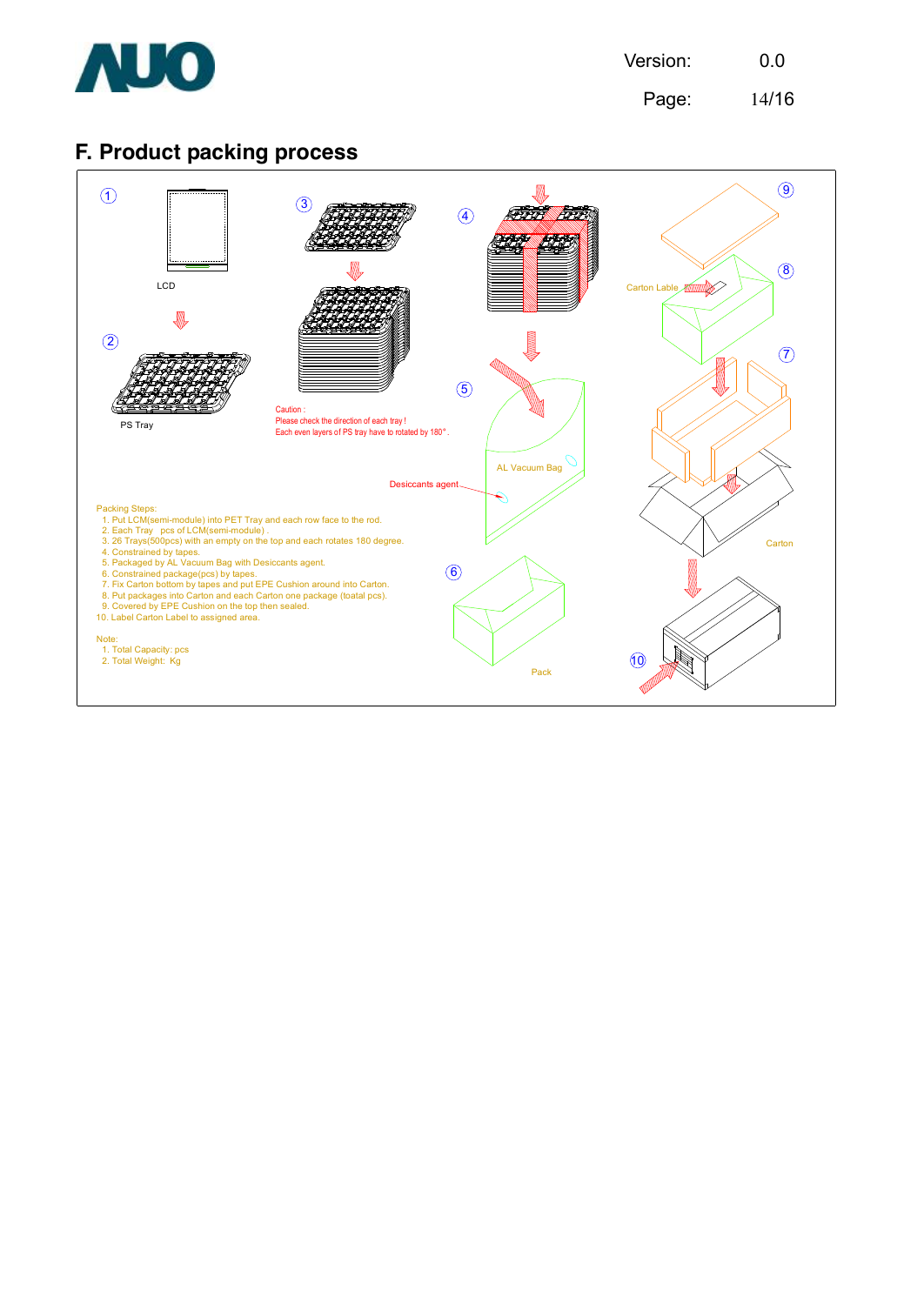![](_page_15_Picture_0.jpeg)

Page: 15/16

![](_page_15_Figure_3.jpeg)

![](_page_15_Figure_4.jpeg)